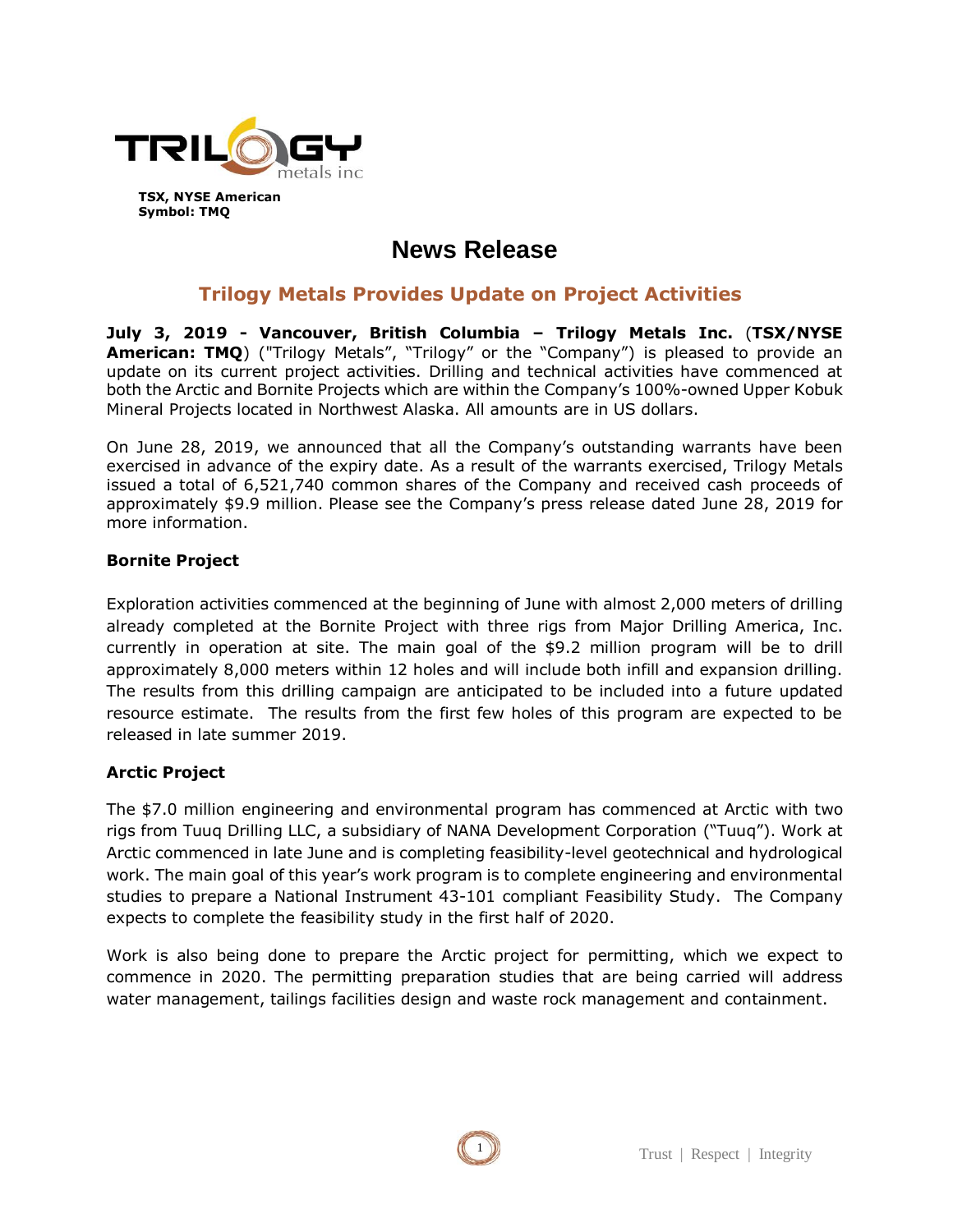#### **District Exploration**

District-wide VTEM and ZTEM helicopter airborne geophysical surveys were completed this past spring along the entire 100-kilometer long belt of the favorable stratigraphy hosting known polymetallic volcanogenic-massive sulphide ("VMS") deposits, as well as the area around the Bornite deposit and the surrounding Cosmos Hills area. The surveys were flown by Geotech Ltd. and the data is currently being re-processed by Resource Potential PTY Ltd. both of which are independent geophysical consulting firms. As can be seen on **Figure 1** there are a multitude of high quality VTEM and ZTEM anomalies to follow up on. The new VTEM and ZTEM surveys will be integrated into our extensive dataset encompassing geology, geochemistry, geophysics and over 150,000 meters (or approximately 500,000 feet) of historical drilling accumulated over a 40-year period of exploration, all of which has been geo-referenced into an integrated GIS database. This dataset will be analyzed to determine and prioritize targets for drill testing later in the summer after the Arctic environmental and geotechnical drill program has been completed.



**Figure 1. Location of Anomalous VTEM and ZTEM within the Ambler VMS Belt**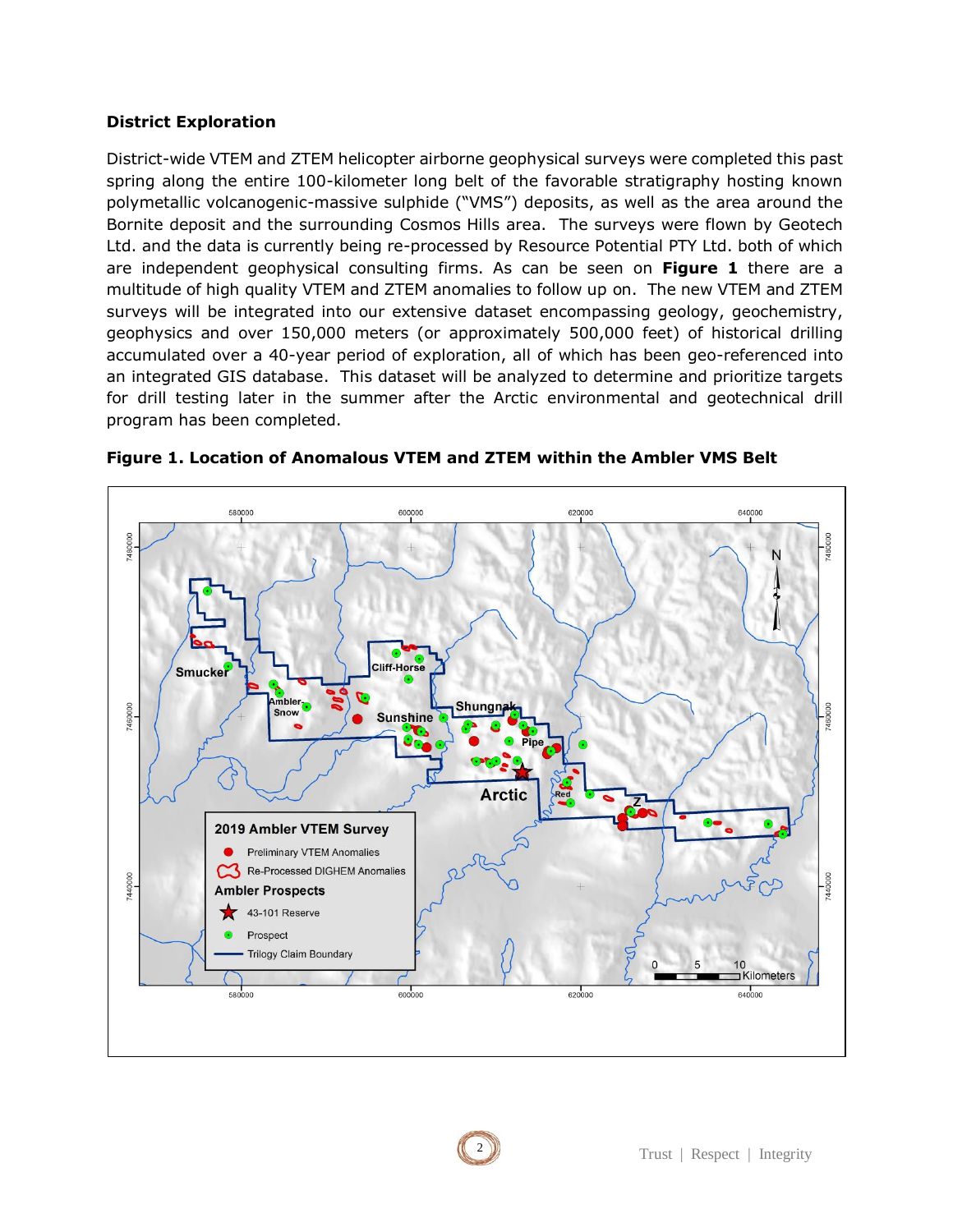# **Ambler Mining District Industrial Access Project ("AMDIAP")**

The Company continues to have regular dialogue with the Bureau of Land Management ("BLM") which is the lead agency for the permitting of the AMDIAP. Trilogy participated in several meetings and has provided information and comment on the Proposed and Alternative routes being considered for the Draft Environmental Impact Statement ("EIS"). According to the BLM website, "The Draft Environmental Impact Statement is scheduled to be available to the public midsummer 2019. A 45-day public comment period is scheduled. Locations of the public meetings, including the ANLICA 810 hearings, are to be determined, based on the analysis. The Final EIS is scheduled to be complete in late fall/early winter 2019."

For more information on the timing of the AMDIAP permitting please visit the BLM website at https://eplanning.blm.gov/epl-front-

office/eplanning/planAndProjectSite.do?methodName=dispatchToPatternPage&currentPageId =111137

#### **Qualified Persons**

Andrew W. West, Certified Professional Geologist, Exploration Manager for Trilogy Metals Inc., is a Qualified Person as defined by National Instrument 43-101. Mr. West has reviewed the technical information in this news release and approves the disclosure contained herein.

#### **About Trilogy Metals**

Trilogy Metals Inc. is a metals exploration and development company focused on exploring and developing the Ambler mining district located in northwestern Alaska. It is one of the richest and most-prospective known copper-dominant districts located in one of the safest geopolitical jurisdictions in the world. It hosts world-class polymetallic VMS deposits that contain copper, zinc, lead, gold and silver, and carbonate replacement deposits which have been found to host high-grade copper and cobalt mineralization. Exploration efforts have been focused on two deposits in the Ambler mining district - the Arctic VMS deposit and the Bornite carbonate replacement deposit. Both deposits are located within the Company's land package that spans approximately 143,000 hectares. The Company has an agreement with NANA Regional Corporation, Inc., a Regional Alaska Native Corporation that provides a framework for the exploration and potential development of the Ambler mining district in cooperation with local communities. Our vision is to develop the Ambler mining district into a premier North American copper producer.

#### **Company Contact**

Patrick Donnelly Vice President, Corporate Communications & Development patrick.donnelly@trilogymetals.com 604-630-3569

**604-638-8088 or 1-855-638-8088**

**# # #**